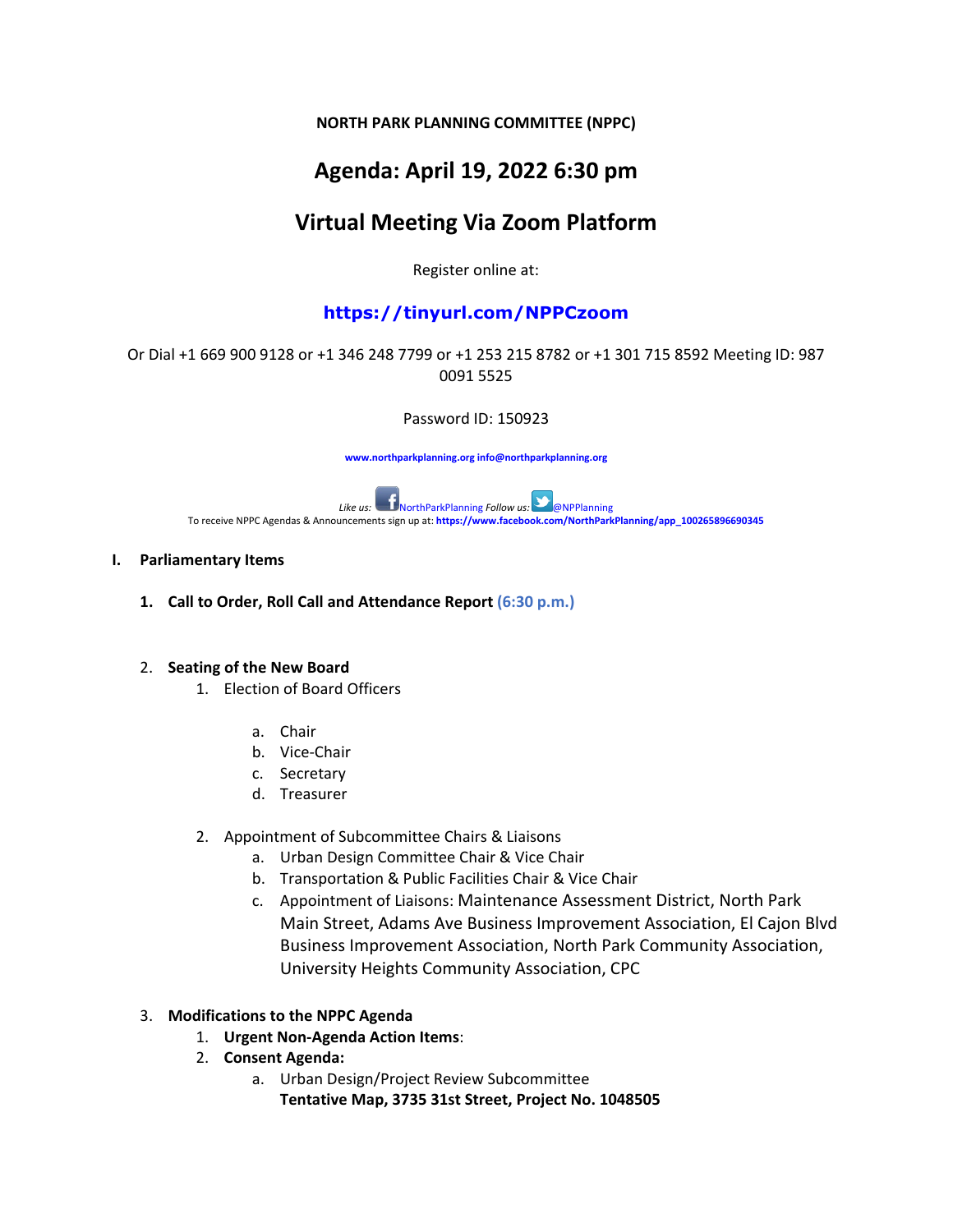Tentative Map to consolidate two lots into one for creation of four condominium units, located at 3735 31st Street. The 0.03-acre site is in the RM-2-5 zone within the North Park Community Plan area, Council District 3. *MOTION: To approve the Tentative Map for Project No. 1048505.* **Renner/Ripper (5-1-0)**

- 4. **Agenda**: Adoption of the April 19, 2022 Agenda. *If necessary*
- 5. **Minutes**: Approval of the March 15, 2022 Minutes.
- 6. **Treasurer's Report**:
- **7. Consideration of Board Member Pounaki's Resignation (effective 4/30/2022)**
- **II. Non-Agenda Public Comment: (7:20-7:25pm)**

Limited to Items not on the Agenda and non-debatable. Two-minute maximum, Chair can award more time.

- **III. Announcements & Event Notices:** Limited to One minute each. *none* **(7:25 p.m.)**  None scheduled.
- **IV.Elected Official & Planner Reports:** Reports are limited to 2 Min Max **(7:25-7:30p.m.)**
	- 1. **Aaron Burgess, Hon. Nathan Fletcher, SD Board of Supervisors Dist. 3,** (619) 531- 4936, [Aaron.Burgess@sdcounty.ca.gov.](mailto:Aaron.Burgess@sdcounty.ca.gov)
	- 2. **Kohta Zaiser, Hon. Todd Gloria, Mayor of San Diego**, [ZaiserK@sandiego.gov.](mailto:ZaiserK@sandiego.gov)
	- 3. **Christopher Vallejo. Toni Atkins, State Senate Dist. 39**, 619-645-3133,
	- 4. **Ryan Darsey, Hon. Stephen Whitburn, City Council Dist. 3**, (619) 236-663[3 RDarsey@sandiego.gov](mailto:RDarsey@sandiego.gov.5)[.5.](mailto:RDarsey@sandiego.gov.5)
	- 5. **Jeffrey Ryan, Planning Department**, (619)235-5221 [JTRyan@sandiego.gov](mailto:JTRyan@sandiego.gov)
	- 6. **Chris Gris, Hon. Chris Ward, State Assemblymember,** Christopher.gris@asm.ca.gov

V. **Action Items: (7:30pm-7:55 p.m.)**

1. **Review of Motion by Joint Meeting of the NPPC Board Officers and Election Subcommittee in Regards to the Challenge to the 2022 NPPC Election**

The 2022 NPPC Election received 1 formal challenge. The complaints were reviewed and responded to by the Election Subcommittee and a review of these responses was undertaken by a Joint Committee of the 2021-2022 NPPC Board Officers and the Election Subcommittee in accordance with the by-laws. This action item is meant to review the motion from that joint meeting, as well as the city's input. Accompanying materials included as an Appendix in this agenda Presenter: Peter Hill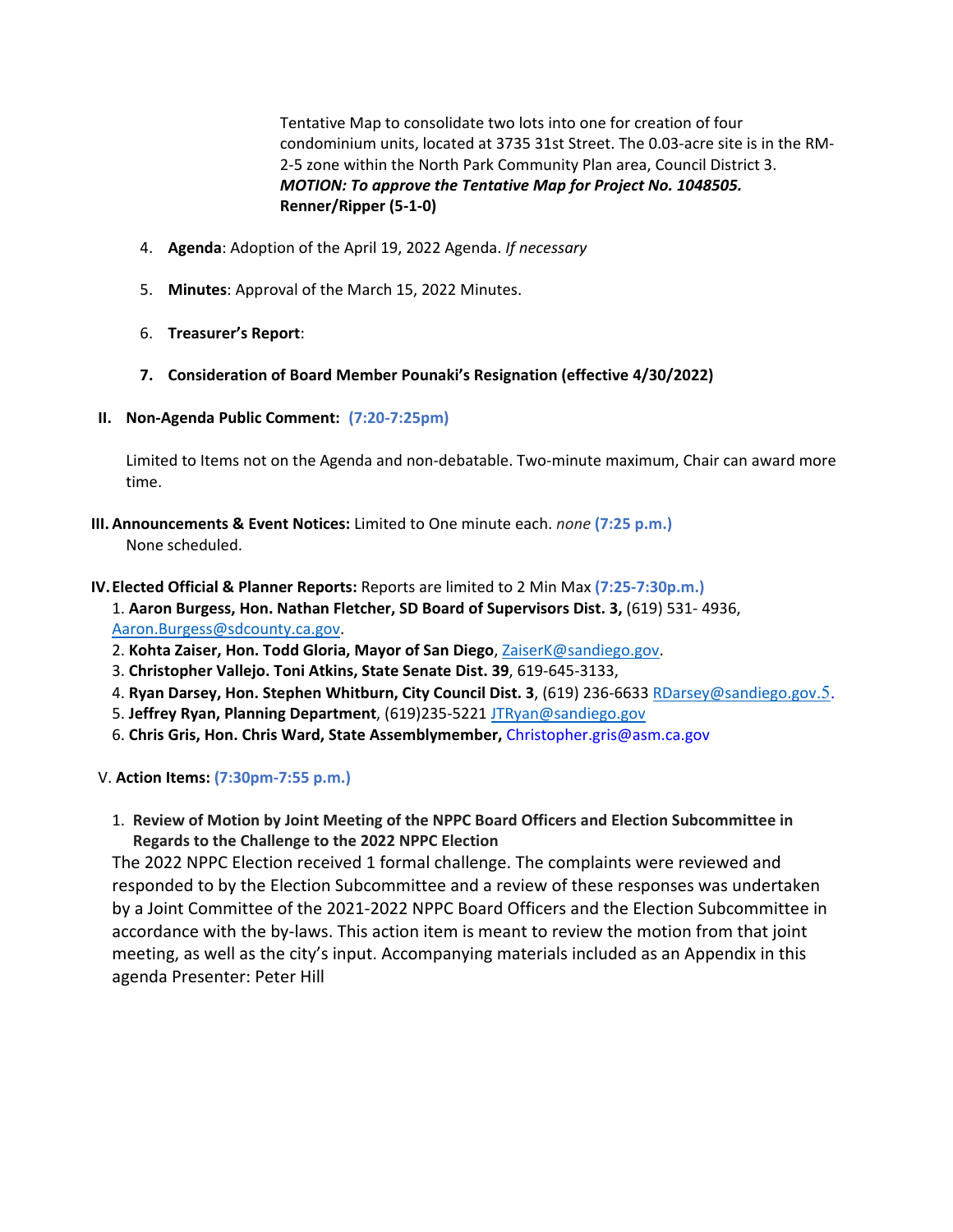#### VI.I **Information Items: (7:55 pm-8:20 p.m.)**

#### **1. 2022 NPPC Board Priorities**

The 2022 NPPC Board has a number of new board members, this information item will be a guided conversation to discuss what issue areas and priorities the new board should focus on. The goals and priorities laid out in this session are meant to assist the new chair in planning out the year. Presenter: Aria Pounaki

#### VII. **NPPC Reports (8:20 - 8:35 p.m.)**

- 1. **Chair's Report.**
- 2. **Subcommittee Reports:** : (Limited to Items Not on the Agenda & 5 Min. Max. each)
	- 1. Urban Design/Project Review (Tyler Renner, Chair): Next Meeting March 7, 2022, Zoom.
	- 2. Public Facilities & Transportation (Arash Kahvazadeh, Chair): Next Meeting March 8, 2022, Zoom.
- 3. **Liaisons Reports**: Limited to 1 Min. Max per Report
	- 1. Balboa Park Committee. Howard Blackson
	- *2.* Maintenance Assessment District. Matt Stucky.
	- 3. North Park Main Street. Steve Billings.
	- 4. Adams Avenue Business Association.
	- *5.* El Cajon Boulevard Business Improvement Assoc.
	- 6. North Park Community Association. Peter Hill.
	- 7. University Heights Community Association. Tyler Renner
	- 8. CPC. Aria Pounaki

#### VIII. **Future NPPC Meeting Dates & Agenda Items:** Next meeting is Tuesday, May 17, 2022 – **6:30PM**

#### IX. **Adjournment (8:40 p.m.)**

- •**\*\***For more info on any project, enter the SD Development Services PTS number in "Project ID" at https://opendsd.sandiego.gov/Web/Maps/ApprovalsDiscretionary
- To request an agenda in alternative format, a sign language, or oral interpreter, call (619) 236-6405.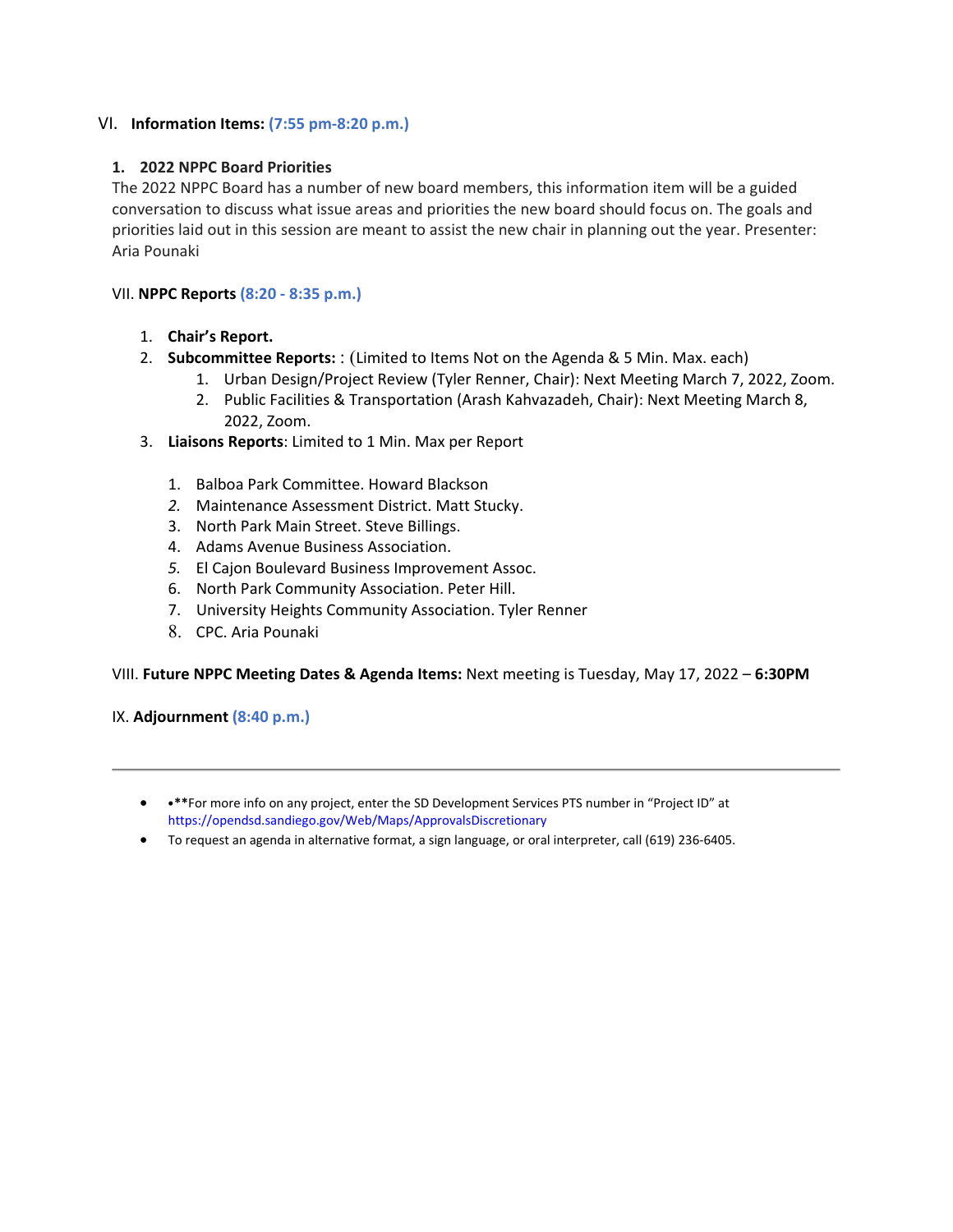## **Appendix 1: Board Member Pounaki's Formal Resignation Letter**

April 16, 2022

Dear NPPC Board,

I am writing this letter to the board to formally resign effective April 30, 2022. Following over 3 years of service, I have decided to pivot to other endeavors and have appreciated the chance to serve the public as both a board member and the chair. I will continue to support our community in other ways and ask for your support in accepting my resignation.

In the coming weeks, you have my commitment to assist in a smooth transition as the board considers a new chair. I will ensure that passwords, accounts, information, and physical property belonging to the NPPC is adequately transferred. You also have my commitment to continue to help advise the incoming chair in informal mentorship until such a time until they feel comfortable with the new tasks they will be charged with. I will also make myself available for trainings and other information for new Board Officers as well.

Warm Regards,

Aria Pounaki NPPC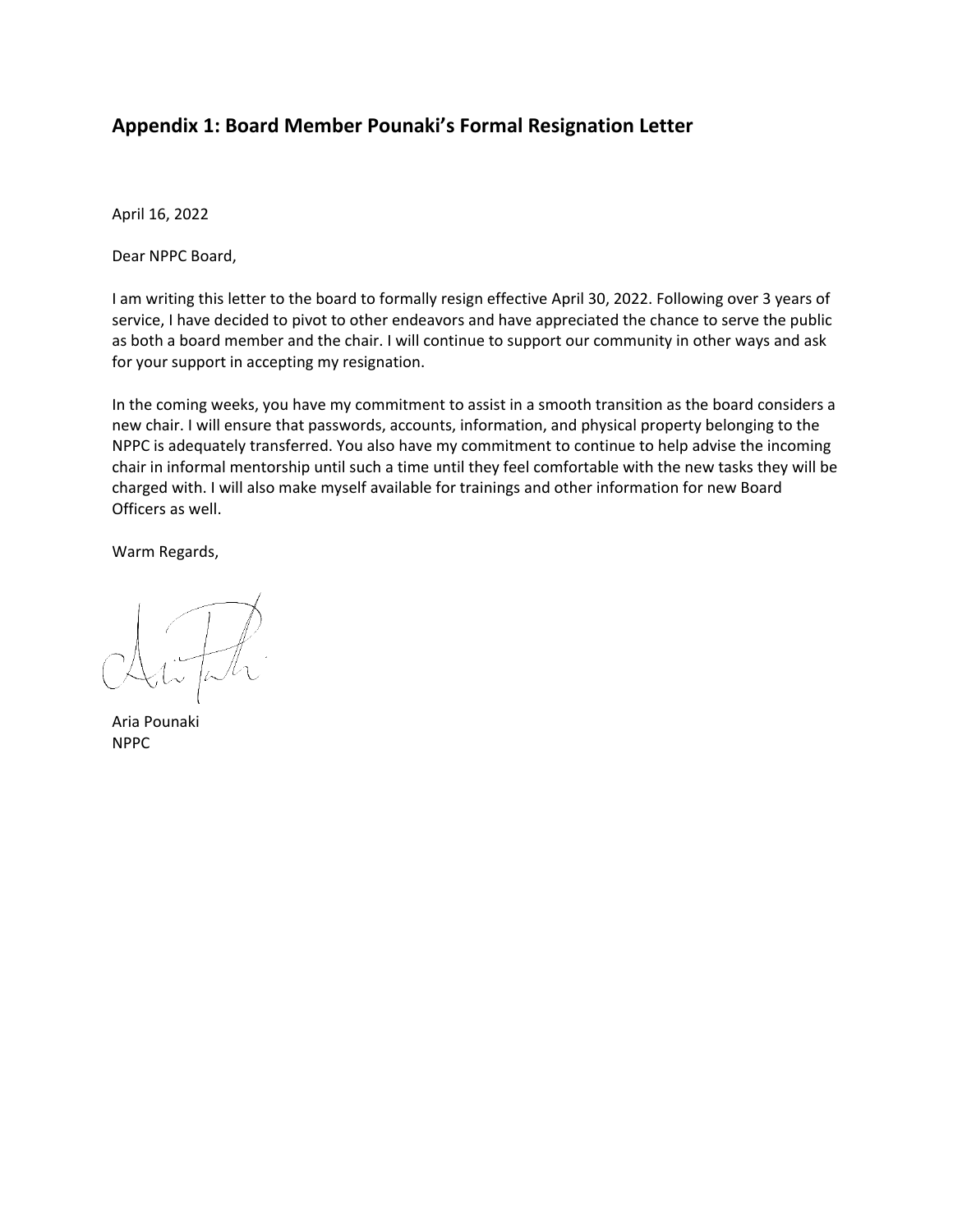# Appendix 2: Election Subcommittee/2021 Board Officers Joint Meeting - Draft Minutes

## **NORTH PARK PLANNING COMMITTEE**

## *northparkplanning.org*

## **AD HOC ELECTION SUBCOMMITTEE MEETING DRAFT MINUTES: Tuesday, April 12, 2022 – 6:00 p.m.**

**Zoom Meeting Link**: <https://us06web.zoom.us/j/87942469738>

## **I. Parliamentary Items**

**A**. **Call to Order (6:00pm)** *NPPC Election Subcommittee Board Members: Hill, Spencer, Pounaki NPPC Board Member: Molitar NPPC Election Subcommittee Community Members: Sexton, LaRose Hill taking minutes*

## **B. Modifications & Adoption of the Agenda**

## **C. Approval of Previous Minutes**

*Hill: original minutes incorrectly showed Bob LaRose present and have been corrected March 21, 2022 Minutes: Motion to approve. Maker Sexton, Second LaRose. Passed (5-0-0) Molitar not voting*

## **D. Announcements**

## **E. Chair's report**

*Hill explained reason for postponing prior March 7 meeting. Maker of motion requested postponement and provided additional material same day prior to meeting, which the subcommittee required additional time to review. This material was distributed with the announcement for this meeting. Hill explained that bylaws specify that the NPPC Board member present will "give input"; the subcommittee reads this as participation in discussions but not participating in voting.* 

## **II. Non-Agenda Public Comment** *(2 minutes each)*

*NPPC Board member Steve Oechel asked if he was considered a member of the subcommittee for this meeting. Pounaki clarified he was not, only NPPC Officers.*

*Vicki Granowitz explained that in the past, this meeting held a vote of officers and elections subcommittee. Intent was to broaden subcommittee. Disagreed with decision to not include Board Member Molitar in voting. Hill agreed to open voting to Molitor.*

## **III. Action Items: 2022 Election Challenge**

*Hill announced that he would be abstaining from voting and choosing not to participate in discussion, to avoid any potential conflict of interest due to his personal friendship with the maker of the challenge. Hill read an email received concerning the challenge (attached).*

**A. Tabled from Mar. 21: Challenge Item 3: Bylaws Violation, Online Voter Registration** *(Includes supplemental information provided by maker of challenge)*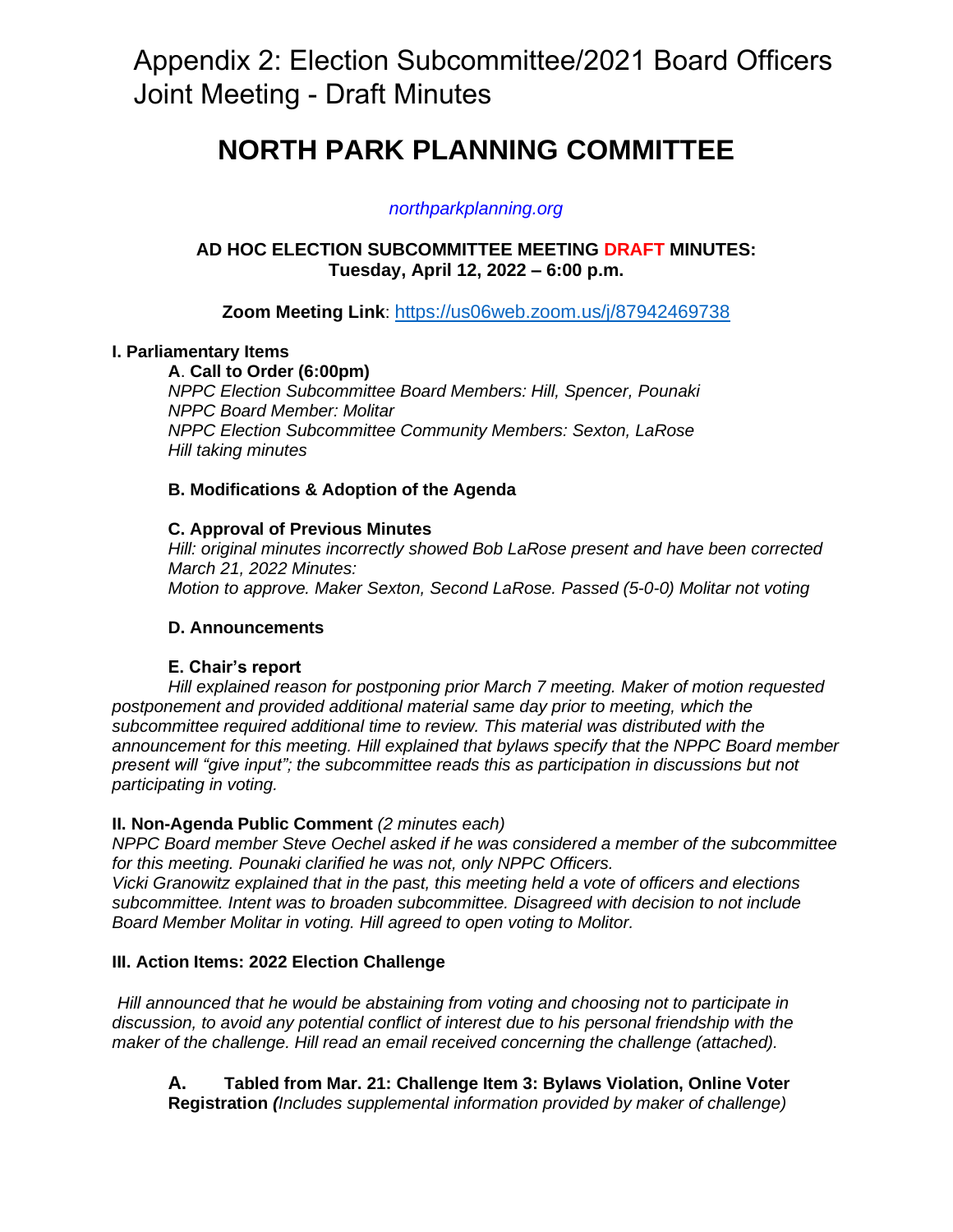*Discussion of how to proceed with item, with decision to have Granowitz present / speak.*

*Granowitz explained process for voter registration at registrar of voters. Only recourse is to have photo id; vouching is not sufficient. Previously required i.d. Important to be consistent requiring i.d., otherwise it diminishes the value of subcommittee.*

*(unrelated discussion about additional nppc members attending meeting)* 

## Board comment:

*Pounaki requested subcommittee input.*

*Sexton: contacted the city of san diego planner for North Park, who gave input on status of CPGs (Community Planning Groups), which need to follow Council Policy 600- 24 and their own bylaws. He further described limits on city involvement with the CPGs. CP 600-24 established minimum requirements, otherwise they are self-governing entities with limited city involvement. Sexton cited NPPC bylaws re eligibility requirements, which specify allowing "alternative reasonable means".. These allowed establishing identity using alternative documents to photo I.d. Pounaki explained that voter registration criteria are different than county, etc. The NPPC bylaws allow an alternative means to establish i.d. These reflected a concern for equity and inclusion.600-24 and bylaws don't technically require it. Larose commented that the subcommittee went to great lengths to establish eligibility and residency in North Park.* 

Public comment: *None* 

> *Motion: to close this item as being without merit. Maker LaRose, Second Sexton Motion Passed (5-0-1) Hill abstained (reason above)*

**B. Rebuttal to Subcommittee Decision on Challenge item 10: Conflict of Interest, Election Subcommittee: participation of individual connected to slate of candidates** *(incorrectly identified in rebuttal materials as item 9)*

*Hill read rebuttal information.* 

Board Comment:

*Pounaki noted that he participated / led in a slate and that all voter approval decisions were done by the whole subcommittee. The issue is not addressed in 600-24 and there was not overrepresentation on the subcommittee.* 

*LaRose stated he was unaware of Pounaki's slate participation. Slates weren't raised as an issue in the subcommittee, and he felt it was fair.* 

*Spencer agreed.*

*Molitar asked for clarification, stating no way to vote online for a slate. No "slate " was presented on the ballot and it doesn't qualify as slate voting.*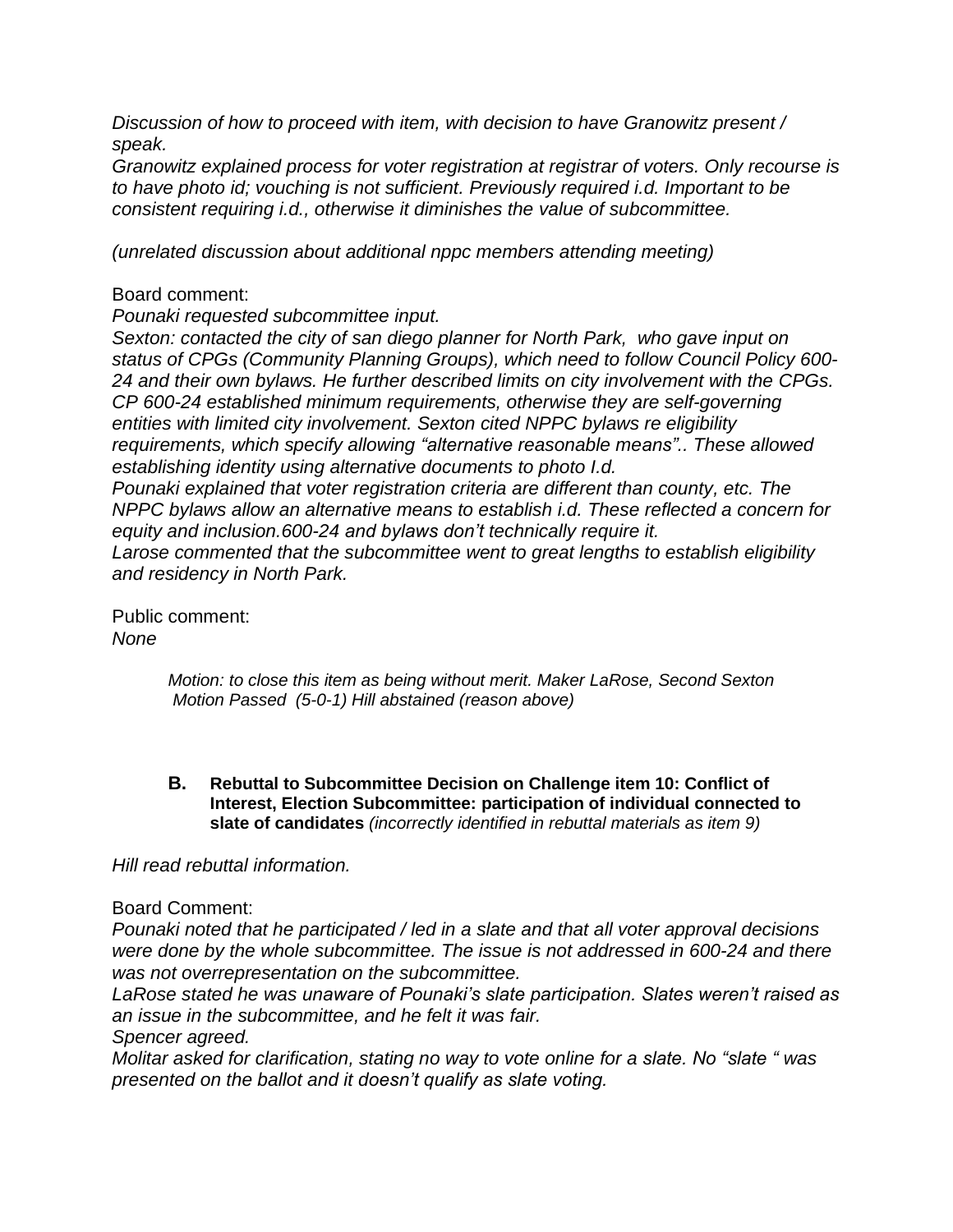*Pounaki noted that officially slates are not acknowledged by the subcommittee in language.* 

Public Comment:

*Granowitz spoke of the future risk of loopholes being taken advantage of. The subcommittee should err on the side of caution and is not doing it. (Flores: attempted to connect but could not).* 

*Elliott agreed that Granowitz makes valid point. Elliott explained that after the 2021 election, a group formed to communicate with the neighborhood, and also used various media outlets.* 

*Renee stated that it sounds like the City Attorney leaving it up to CPGs. Commented that no option exists to present a slate with individual names, and could structure the board by category (homeowner, renter, business etc.) Suggested an increased number of meetings. Supports full transparency.*

*Pounaki responded that NPPC no longer requires any meetings to vote.*

*(Sexton: got text from Flores, who can't unmute).* 

*Granowitz clarified that the City Council no longer requires meeting attendance at CPGs to vote.* 

*Motion: Conflicts of interest of this nature are not spelled out for the election subcommittee. This could be considered for inclusion in future bylaws amendments. It*  was further identified as a freedom of speech issue, with the City's position being that it *can't be infringed on. Motion maker Spencer , Second LaRose. Passed (5-0-1) Hill abstained (reason above)*

## **C. 2022 Election Challenge: Review and Revise Draft Resolution Report** *Per NPPC Bylaws V.C.15 (excerpted)*

If there is substance to the challenge, the Election Subcommittee should identify, with input from the planning group's officers, the appropriate resolution. The resolution should be placed on the April agenda for a majority vote of the voting members of the planning group.

Pounaki edited draft per discussion. Discussion took place of how to edit. Note: edits discussed below were made to the 2022 NPPC Election Subcommittee's Draft Report on Challenge to 2022 Election and Proposed **Resolution** 

2. Brown act violation: ad hoc election subcommittee subject to brown act

Board Comment:

*Pounaki suggested bylaws mandate or explicitly state the public status of the subcommittee.*

*LaRose asked what Brown Act training to new board members would be. Pounaki explained e-COW, supplemental training on the Brown Act, and proposed a revision.*

Public Comment: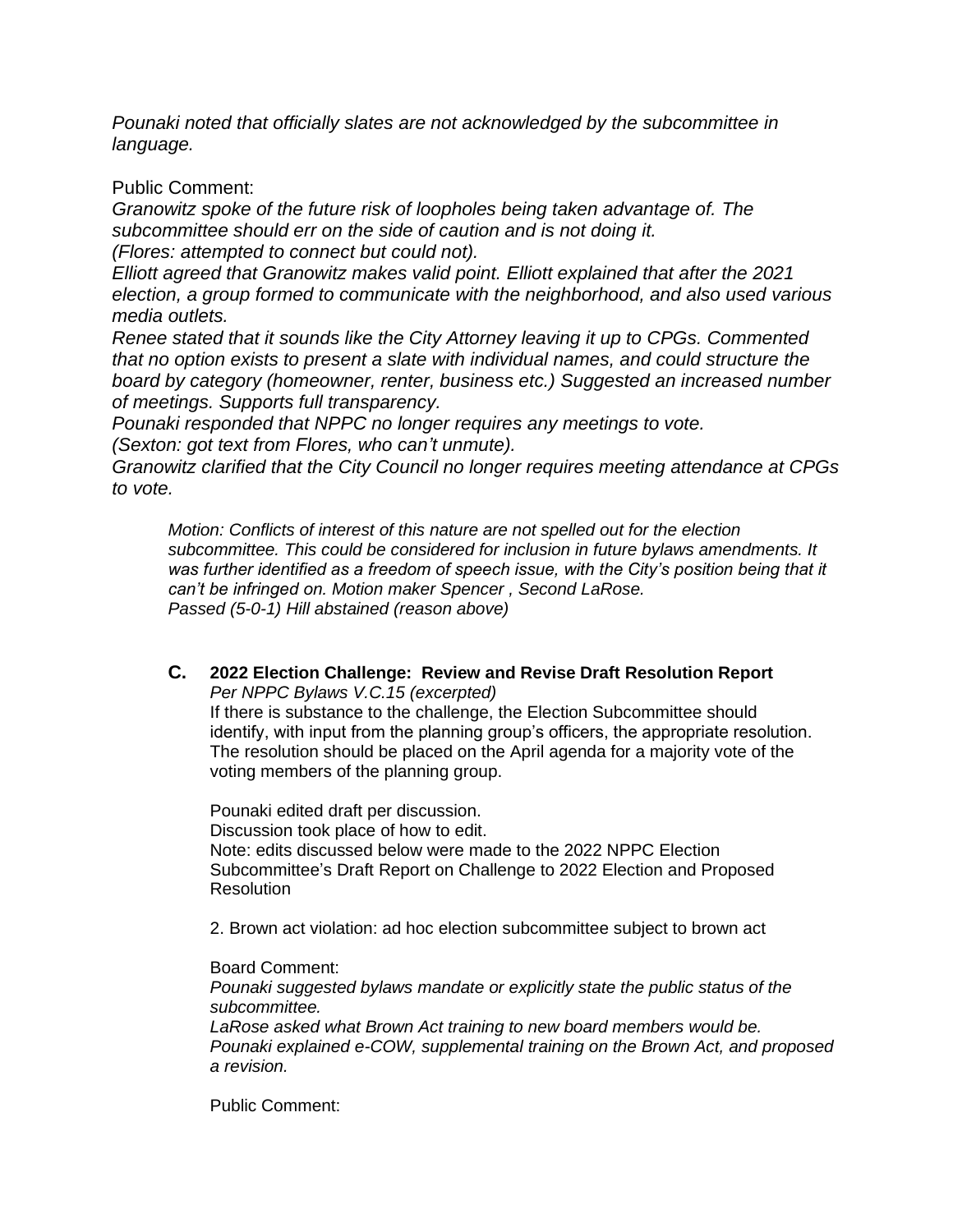*Renee stated that ad hoc meetings need to be explicitly defined, noticed, and adhere to a planned schedule. She suggested adding language to be explicit . She felt the work was not being done with deceit, but it was necessary to watch the optics leading to perceptions of irregularities.* 

#### 5. Bylaws Violation, Voting Flexibility

*Pounaki read report item and asked Hill for clarification of the draft response. Molitar asked if offering either voting option was technically possible. Pounaki responded that it was, and clarified the original error. Pounaki suggested adding more specific language to the form. LaRose gave background the experience during the vote. Molitar suggested bylaws amendment to be more specific. Pounaki proposed revisions. Renee gave input and specific suggestions. LaRose asked what constituted "specific". Sexton was not sure there will be future online voting, and should consider this. Molitar gave a reminder that these are suggestions to the board. Renee suggested adding "as allowed" or "as available" to increase flexibility*.

6. Bylaws Violation, Voting Guide Disenfranchisement

Board Comment:

*LaRose stated that next time should start a month earlier. It was tough to get together and timing was a big issue. Pounaki commented on oversight as an issue. Sexton agreed with proposed resolution. Pounaki felt the response suggests the subcommittee is not doing the review, which is not correct. Sexton differed, stated the response is ok as is. Pounaki stated that requirements will change with the City Council's upcoming CPG changes and that bylaws will need to be amended anyway*.

Public Comment:

*Renee felt people were disenfranchised and suggested delaying a vote if oversight found problems. Stated the process needed consistency across all communications, asked how to hold the subcommittee accountable. Molitar suggested a bylaws amendment (Pounaki explained it was already in bylaws). He said the election shouldn't be delayed if errors occur. Larose suggested including the election guide and having materials reviewed for consistency.* 

*Renee: suggested cross-checking emails going out Pounaki proposed a revised response.* 

8. Brown Act / Bylaws Violation, No Subcommittee Minutes

*Pounaki felt Brown Act training was not right answer. Molitar suggested post draft amendments. POunaki suggested language for the item. LaRose suggested broader language re following the Brown Act. General discussion took place on the revision. Pounaki suggested adding "see item 2 above"*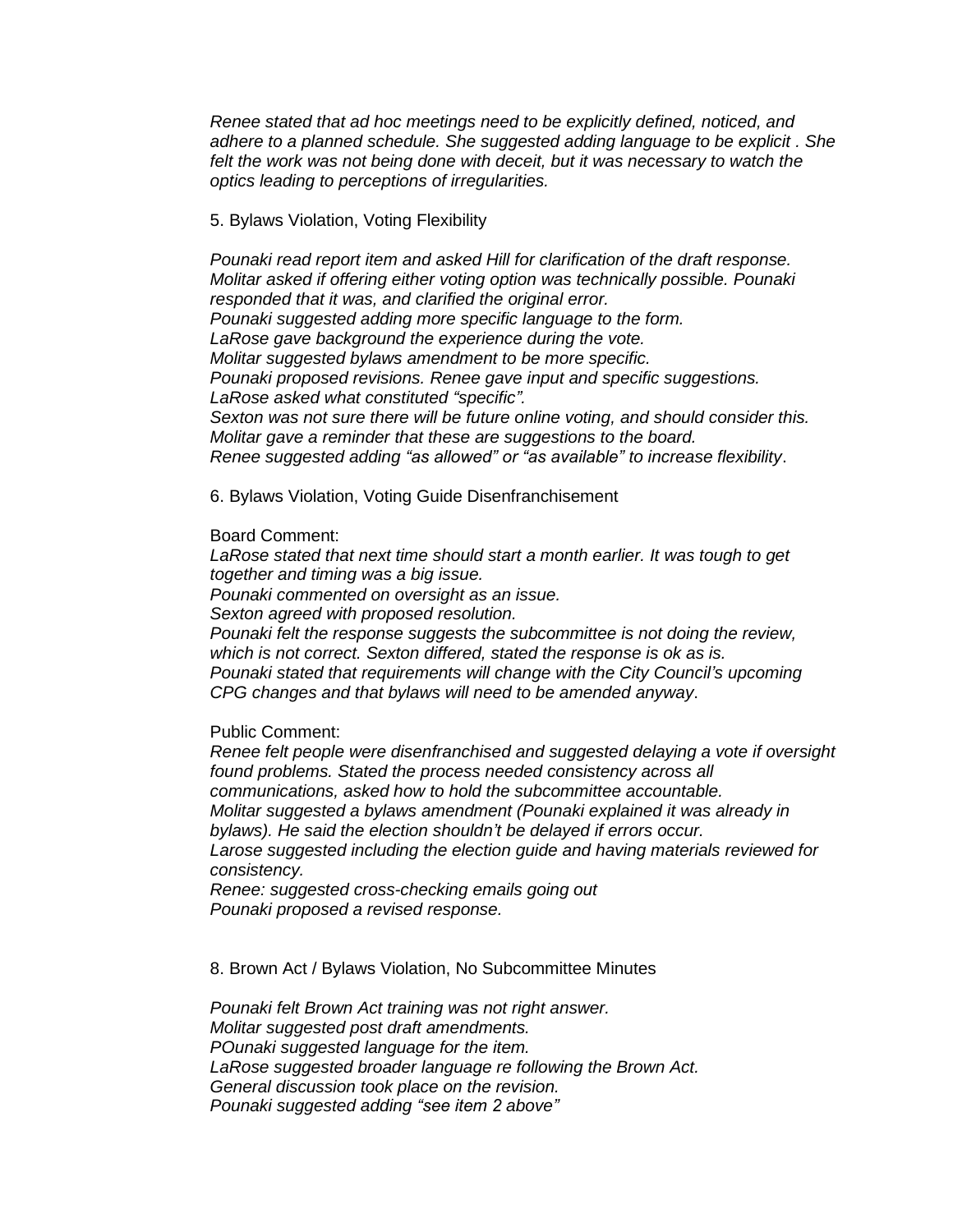Report Section: Challenge points Not supported by facts.

Pounaki read through these items and suggested revisions on the following:

4. Bylaws Violation, Voter Registration: period for voter registration not per bylaws

*LaRose spoke about processing online registrations and the extensive work that took place. Renee suggested having high school students help in the election as community service. Discussion on specific language.*

Summary:

*Pounaki suggested revisions and language to say no new election was recommended. Further explained his conversation with the City of San Diego planner for North Park, as well as the various courses of action. Pounaki believed no one item would have changed the outcome of the election. The maker of the challenge stated they didn't want a redo, just attention to concerns and a weak process. Pounaki proposed language for the summary and reviewed the entire document.* 

*Motion: Move to adopt draft resolution as revised in this meeting as final. Maker Molitar, Second LaRose. Motion passed (5-0-1) Hill abstained (reason above)*

## **IV. Adjournment (8:15pm)**

*For additional information please contact [info@northparkplanning.org](mailto:info@northparkplanning.org)*

#### **Attachment: email received**

On Sun, Apr 10, 2022 at 9:06 PM 'Mike Galarneau' via EMAIL [<email@northparkplanning.org>](mailto:email@northparkplanning.org) wrote:

Hi there,

While not part of the complainant's issues directly, they do raise the issue that property owners who do not live in the NPPC area of responsibility are eligible to vote in NPPC elections. Would this include owners of rental property? If so, this needs to be fully elucidated in the bylaws. Again, while not directly related to subj., it appeared to be glossed over in the Board's/Committee's response.

I also think the Board/Committee should more directly respond to the complainant's issues with NPPC election procedures. Brown Act training is reasonable but not fully sufficient. With increased interest in density development City-wide and the inherent political and financial ramifications, it would be prudent for NPPC and the CPGs to tighten up their bylaws and election procedures to protect the public interest.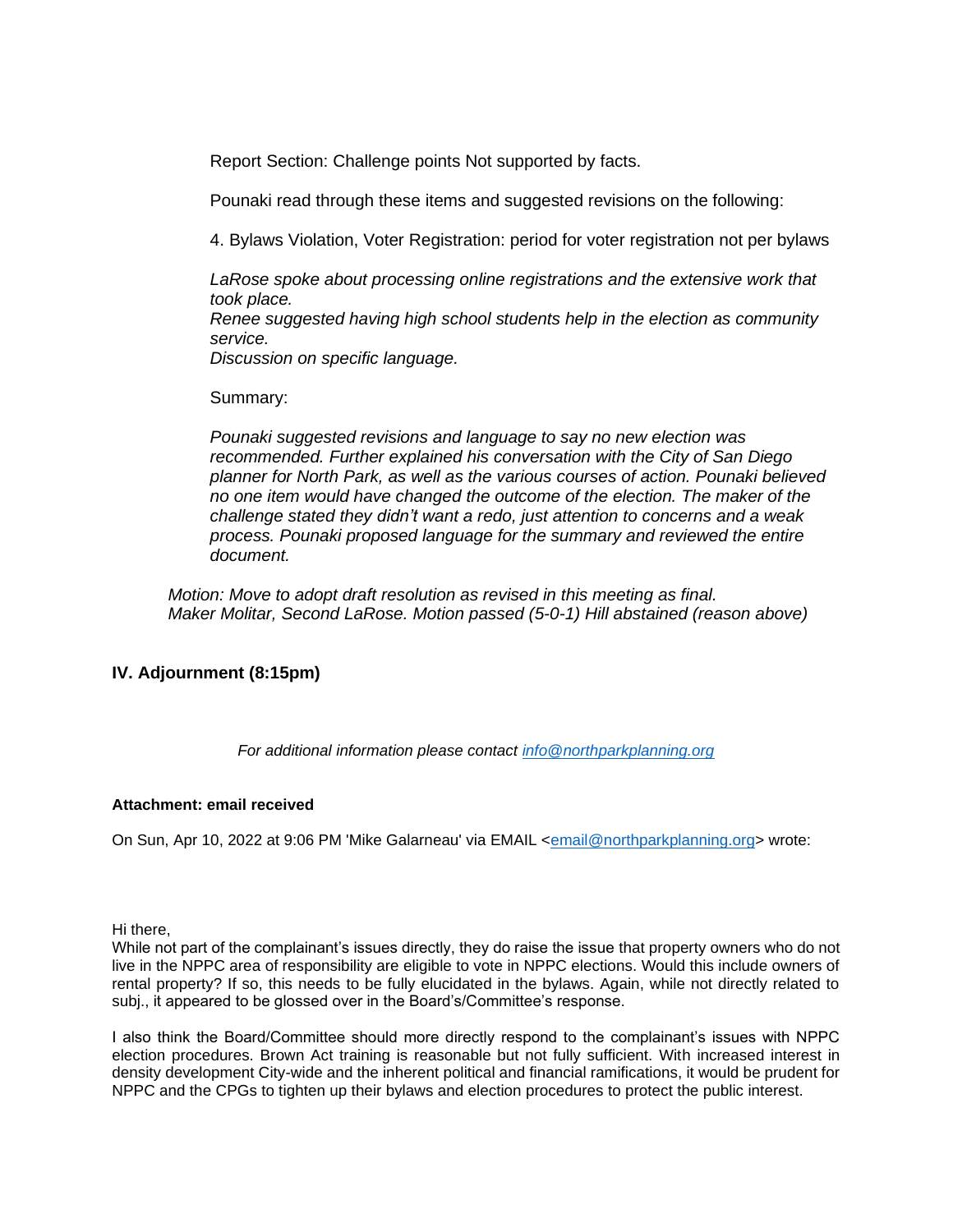Sent from my iPad. Mike Galarneau 4509 Louisiana St 92116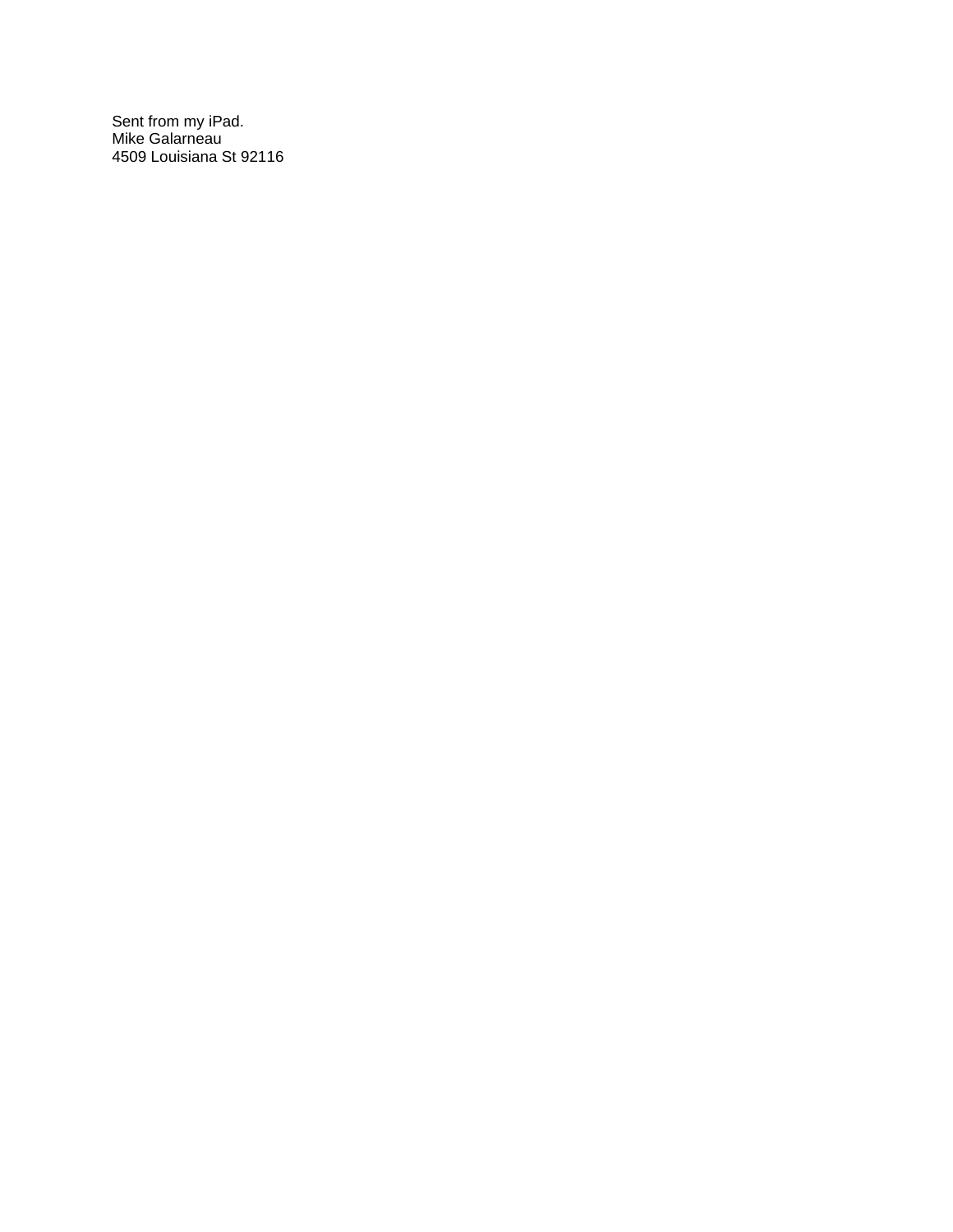## Appendix 3: Redlined Version of Draft Response to 2022 NPPC Election Challenge

## **Report on Challenge to 2022 NPPC Election and Proposed Resolution**

#### **Introduction**

The intent of this report is to propose solutions to strengthen several areas where errors occurred during the March 2022 NPPC election. These errors were identified in an election challenge and acknowledged during review by the election subcommittee. Errors centered on the areas of Brown Act familiarity and Subcommittee review process. The challenge process is addressed in the NPPC Bylaws in Article V, Section 5.C.15:

*If a challenge is received, the Election Subcommittee shall promptly meet to discuss the challenge to determine if any facts to support the challenge were provided by the individual filing the challenge. Facts should be related to actions taken during the election process that are not in accordance with CP 600-24 or a community planning group's adopted bylaws, or with announced or published election procedures or lack thereof. If there is no substance to the challenge and the election results can be certified, newly elected community planning group members shall be seated at the beginning of the April regular meeting. A ratification vote of the Election Subcommittee's findings should be placed on the April agenda for a majority vote of the voting members of the planning group. If there is substance to the challenge, the Election Subcommittee should identify, with input from the planning group's officers, the appropriate resolution. The resolution should be placed on the April agenda for a majority vote of the voting members of the planning group. City staff may be consulted if there is any question or assistance needed. Further criteria and procedures for challenges will follow Council Policy 600-24 and the Administrative Guidelines.* 

#### *3. Bylaws Violation, Online Voter Registration*

#### Original Challenge:

The Bylaws and common sense require that ALL voters establish their eligibility to vote with (1) proof of identity (a photo ID) AND (2) proof of eligibility (ID or other document with qualifying address.) (Art. V, Section 5.A.5.b). The subcommittee approved an online registration form that allowed voters to register and establish eligibility with only a document and no photo ID to establish identity. This allowed people to vote without proving their identity. There is no way to know if these voters were eligible without this step. a. To be specific: The form required a picture ID with a North Park address or another document that had your name and North Park address on it. You could do one or the other*. In fact, I registered and voted online without sending a picture ID only a water bill*.

This violation is so egregious it alone should invalidate the 2022 NPPC Election.

**Challenge points the Election Subcommittee found were supported by facts**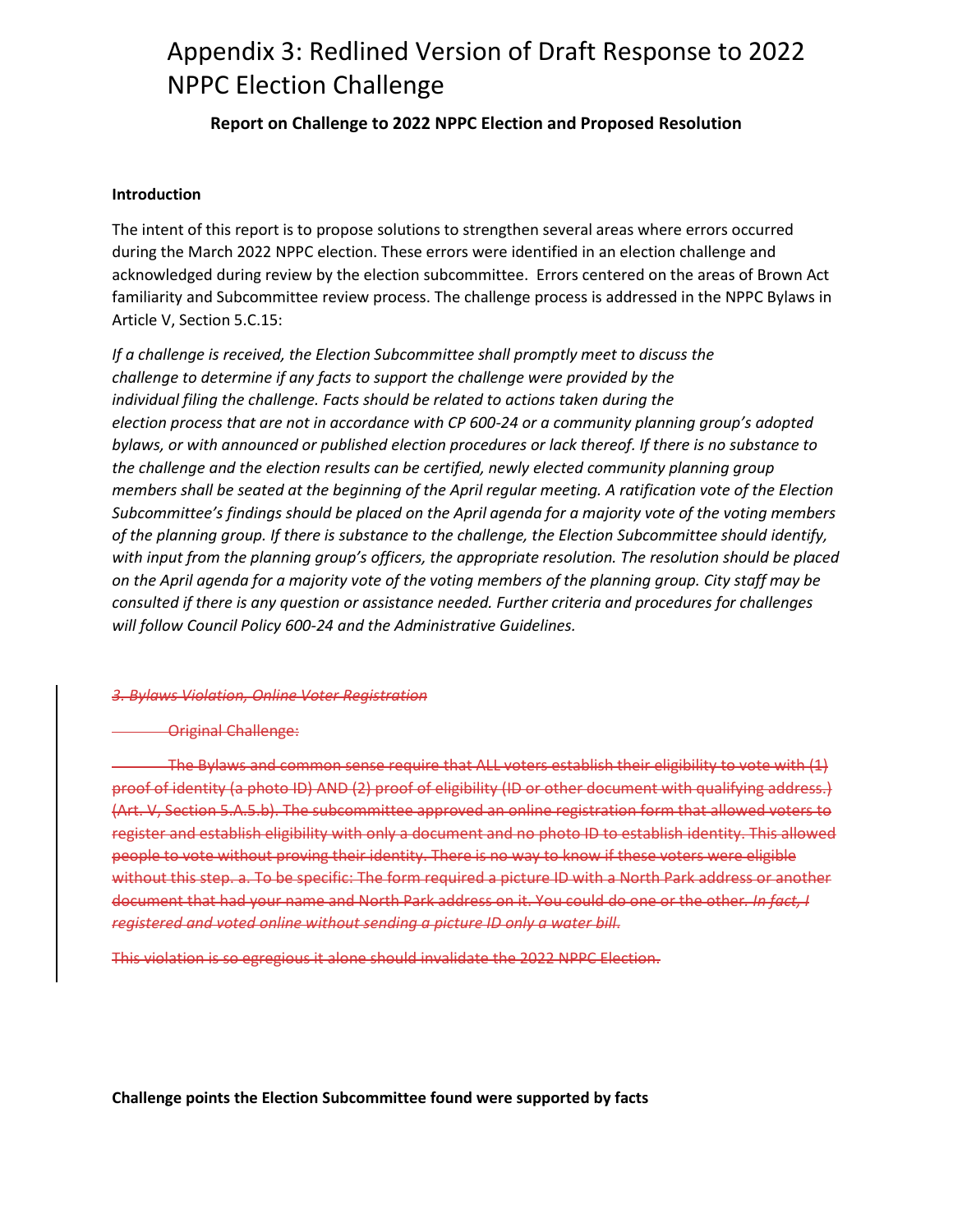#### *2. Brown Act Violation: Ad Hoc Election Subcommittee subject to Brown Act*

The challenge identified that meetings of the subcommittee took place without correct noticing per the Brown Act. The subcommittee acknowledged that several initial meetings took place under the understanding that Ad Hoc committees were not subject to the Brown Act. Once informed that the subcommittee was subject to the Brown Act due to the participation of community members, it correctly noticed all remaining meetings.

Proposed Resolution: In future elections, include Brown Act refresher training in the Election Subcommittee process. Further, the election committee recommends that in a future bylaws amendment, the requirement to publicly notice ad hoc meetings be explicitly defined with Brown Act noticing and minute posting details (in addition to existing bylaws).

#### *5. Bylaws Violation, Voting Flexibility*

From the challenge: "The Bylaws provide that if a person registers to vote online but is unable to submit an online ballot, they may vote in person. (Art. V, Section 5.B.3.) However, the voting registration form stated that once a person selected online voting, 'your voting preference is [sic] cannot be changed after submitting this form.'" Subcommittee discussion acknowledged the potential confusion and the NPPC Chair clarified that he followed up with all registrants who wanted to be in-person voters.

Proposed Resolution: In future elections, ensure that voter registration forms are reviewed for consistency with NPPC Election Bylaws by the full Election Subcommittee. The Election Committee recommends that in a future bylaws amendment, the wording for voter registration forms allows for either voting option (as available) and indicates which method supersedes the other.

#### *6. Bylaws Violation, Voting Guide Disenfranchisement*

The voting guide failed to include property owners who do not live in North Park in its description of who is eligible to vote in the election. The subcommittee acknowledged that it was omitted in error.

Proposed Resolution: In future elections, ensure that the Voting Guide and other election materials areis reviewed for consistency with NPPC Election Bylaws by the full Election Subcommittee, with an eye towards maintaining consistency across communication modes.-

#### *8. Brown Act/Bylaws Violation, No Subcommittee Minutes*

Subcommittee minutes were not posted during the subcommittee's meetings. The subcommittee acknowledged falling behind on minutes; all subcommittee minutes have now been posted.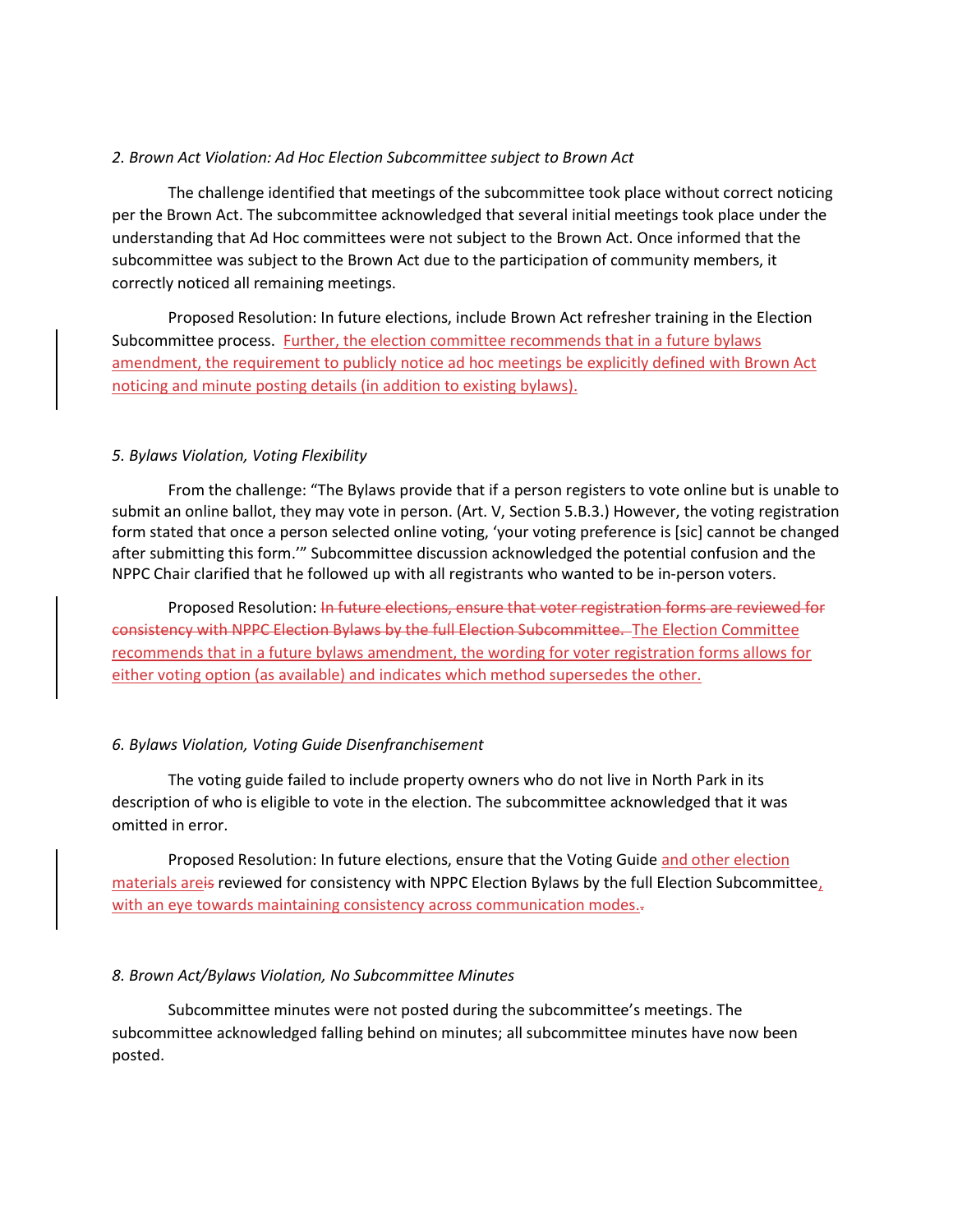Proposed Resolution: In future elections, include Brown Act refresher training in Election Subcommittee process, including producing drafts of election committee minutes after each meeting. (see item 2 above)..

#### **Challenge points the Election Subcommittee found were not supported by facts**

### *1. Ballot Irregularity: Ballots were not numbered*

Adding a unique identifier but keeping ballots anonymous was seen as an adequate way to track the number of people who voted. The bylaws further specify that ballots *may* be numbered.

*3.Bylaws Violation, Online Voter Registration*

The NPPC Bylaws were revised in 2021 to allow for alternative means of identification for registering to vote in the election. Concerns driving this were equity and inclusion.

*4. Bylaws Violation, Voter Registration: period for voter registration not per bylaws*

Voter registration was open online through the entire registration period. Registration of online voters was restricted to ending March 7. Online voters were restricted to March 7 due to operational concerns: it would be easier to process registrations. The  $eE$ nd of online registration period: only dealing addressed with people to get registeringed to vote online. In person registration via the online tool allowed in-person voters to continue to register to vote throughout the registration period in accordance with the bylaws. Believe this kept the spirit of bylaws by allowing registration throughout the voting period.

*7. Brown Act/Bylaws Violation, Voting Guide: not approved by NPPC Board; revisions after presentation to Board*

The Subcommittee presented the voter guide and election procedure to NPPC board at its February 15 meeting. The board voiced that they preferred it be an info item and there was no precedent for explicit approval.

*9. Bylaws Violation, No Announcement of Right to or How to Challenge the Election*

The Subcommittee acknowledged that this announcement was not made; although a typical or traditional announcement, it is not required in the NPPC election bylaws.

## *10. Conflict of Interest, Election Subcommittee: participation of individual connected to slate of candidates*

Conflicts of interest of this nature are not spelled out for the election subcommittee. This could be considered for inclusion in future bylaws amendments. It was further identified as a freedom of speech issue, with the City's position being that it can't be infringed on.

#### **Report Summary: Proposed Resolutions**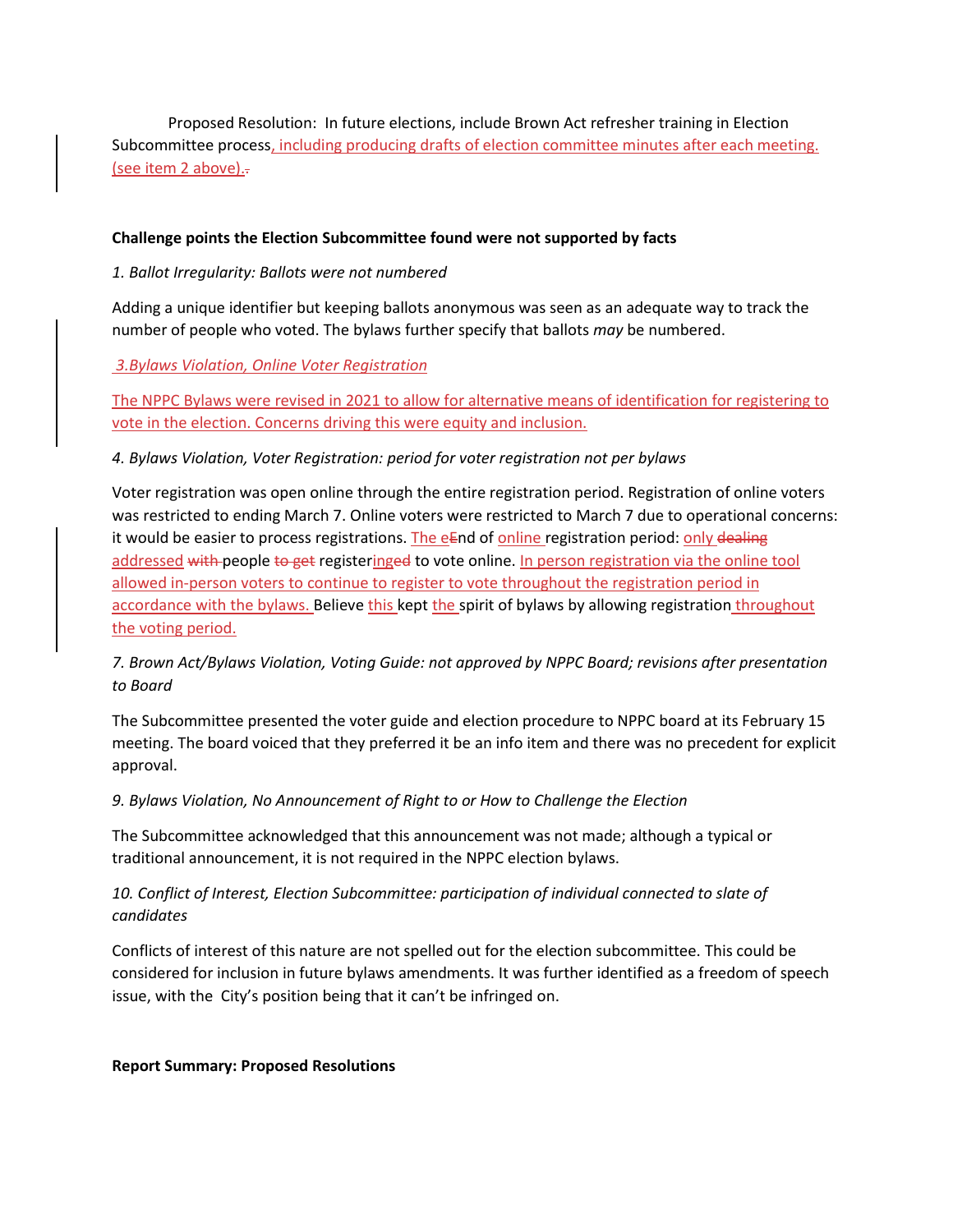The resolution measures proposed above are focused on education about the Brown Act and Subcommittee review process. The participation of community members on the Subcommittee leads to a related recommendation to provide Brown Act training to Subcommittee community members. The recommendations on Subcommittee review process highlight the importance of internal review during the development of materials and forms for public use. Furthermore, the election subcommittee recommends the full board make a number of bylaws amendments to prevent errors and omissions in future election processes in order to continue to strengthen the quality of NPPC elections. The Election Subcommittee believes these suggestions adequately remedy the points of the challenge that were found to have merit and did not find any challenge so great as to affect the outcome of the election. Therefore, the Election Subcommittee does not recommend a new election be held as a potential remedy.

Presented by NPPC 2022 Election Subcommittee

Peter Hill, Chair

Aria Pounaki, NPPC Chair

Jennifer Spencer, NPPC Vice-Chair

Pat Sexton, Subcommittee Community Member

Bob LaRose, Subcommittee Community Member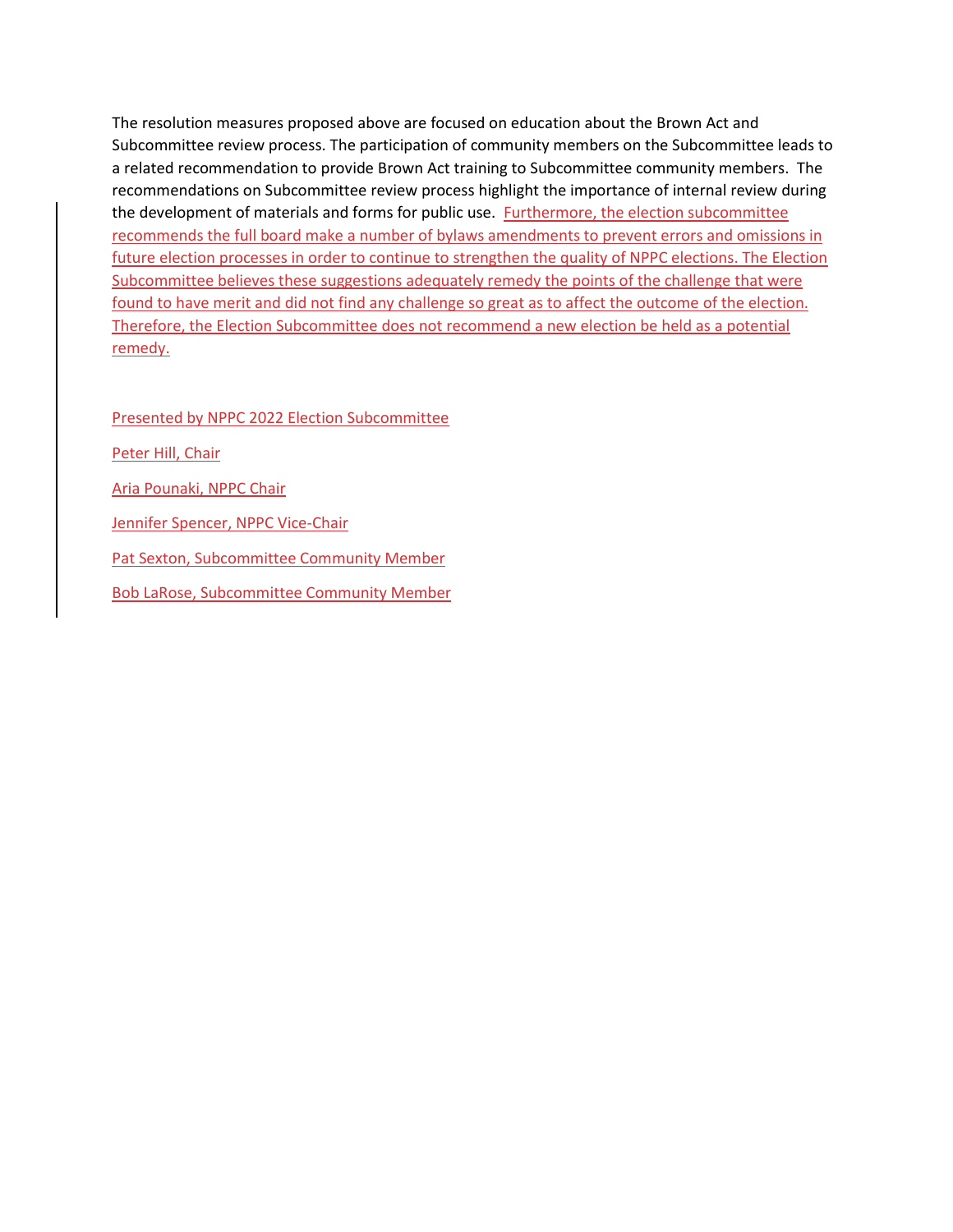# Appendix 4: 2022 Election Challenge Final Report with Joint Committee Recommendations

## **Report on Challenge to 2022 NPPC Election and Proposed Resolution**

#### **Introduction**

The intent of this report is to propose solutions to strengthen several areas where errors occurred during the March 2022 NPPC election. These errors were identified in an election challenge and acknowledged during review by the election subcommittee. Errors centered on the areas of Brown Act familiarity and Subcommittee review process. The challenge process is addressed in the NPPC Bylaws in Article V, Section 5.C.15:

*If a challenge is received, the Election Subcommittee shall promptly meet to discuss the challenge to determine if any facts to support the challenge were provided by the individual filing the challenge. Facts should be related to actions taken during the election process that are not in accordance with CP 600-24 or a community planning group's adopted bylaws, or with announced or published election procedures or lack thereof. If there is no substance to the challenge and the election results can be certified, newly elected community planning group members shall be seated at the beginning of the April regular meeting. A ratification vote of the Election Subcommittee's findings should be placed on the April agenda for a majority vote of the voting members of the planning group. If there is substance to the challenge, the Election Subcommittee should identify, with input from the planning group's officers, the appropriate resolution. The resolution should be placed on the April agenda for a majority vote of the voting members of the planning group. City staff may be consulted if there is any question or assistance needed. Further criteria and procedures for challenges will follow Council Policy 600-24 and the Administrative Guidelines.*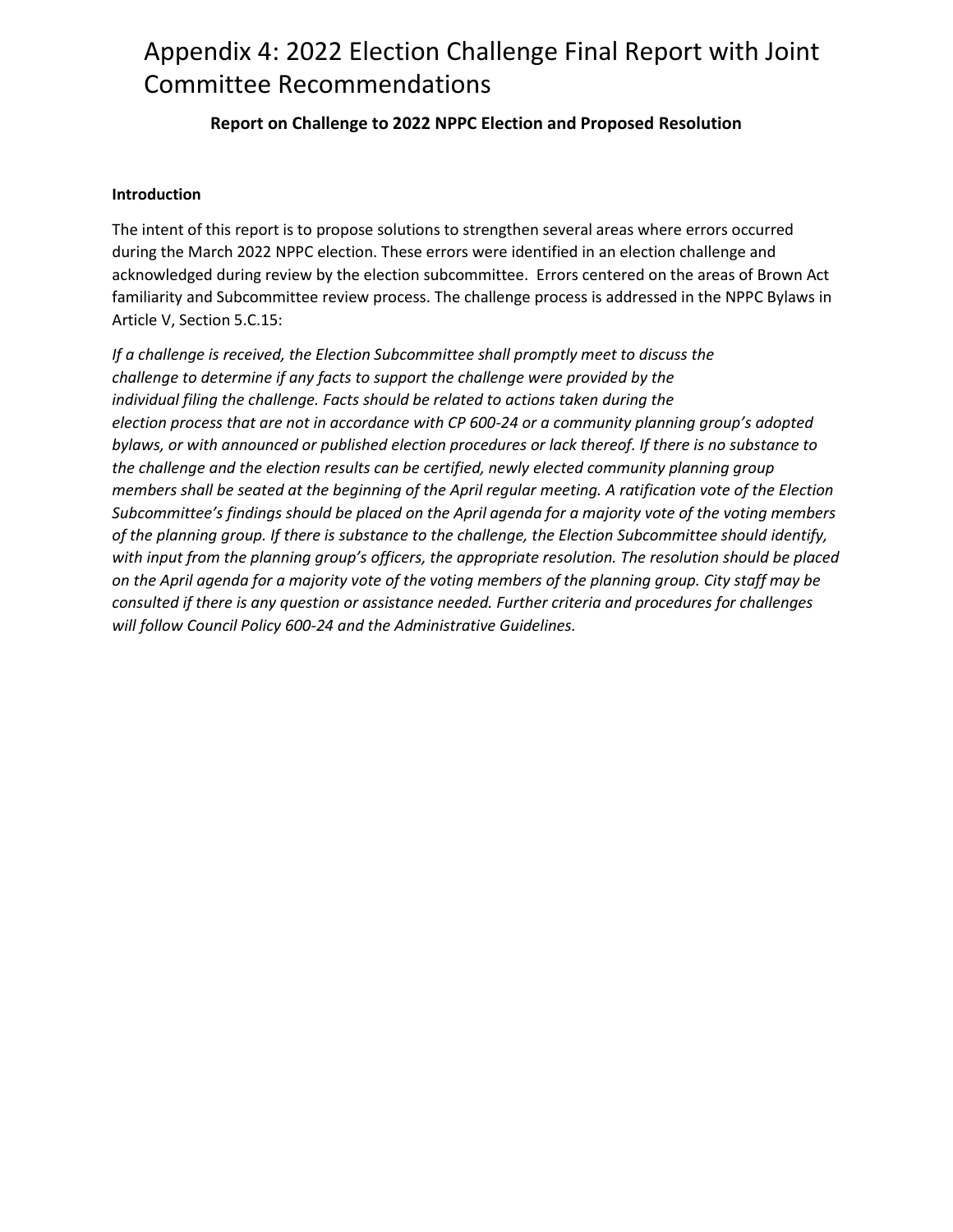#### **Challenge points the Election Subcommittee found were supported by facts**

#### *2. Brown Act Violation: Ad Hoc Election Subcommittee subject to Brown Act*

The challenge identified that meetings of the subcommittee took place without correct noticing per the Brown Act. The subcommittee acknowledged that several initial meetings took place under the understanding that Ad Hoc committees were not subject to the Brown Act. Once informed that the subcommittee was subject to the Brown Act due to the participation of community members, it correctly noticed all remaining meetings.

Proposed Resolution: In future elections, include Brown Act refresher training in the Election Subcommittee process. Further, the election committee recommends that in a future bylaws amendment, the requirement to publicly notice ad hoc meetings be explicitly defined with Brown Act noticing and minute posting details (in addition to existing bylaws).

#### *5. Bylaws Violation, Voting Flexibility*

From the challenge: "The Bylaws provide that if a person registers to vote online but is unable to submit an online ballot, they may vote in person. (Art. V, Section 5.B.3.) However, the voting registration form stated that once a person selected online voting, 'your voting preference is [sic] cannot be changed after submitting this form.'" Subcommittee discussion acknowledged the potential confusion and the NPPC Chair clarified that he followed up with all registrants who wanted to be in-person voters.

Proposed Resolution: The Election Committee recommends that in a future bylaws amendment, the wording for voter registration forms allows for either voting option (as available) and indicates which method supersedes the other.

#### *6. Bylaws Violation, Voting Guide Disenfranchisement*

The voting guide failed to include property owners who do not live in North Park in its description of who is eligible to vote in the election. The subcommittee acknowledged that it was omitted in error.

Proposed Resolution: In future elections, ensure that the Voting Guide and other election materials are reviewed for consistency with NPPC Election Bylaws by the full Election Subcommittee, with an eye towards maintaining consistency across communication modes.

#### *8. Brown Act/Bylaws Violation, No Subcommittee Minutes*

Subcommittee minutes were not posted during the subcommittee's meetings. The subcommittee acknowledged falling behind on minutes; all subcommittee minutes have now been posted.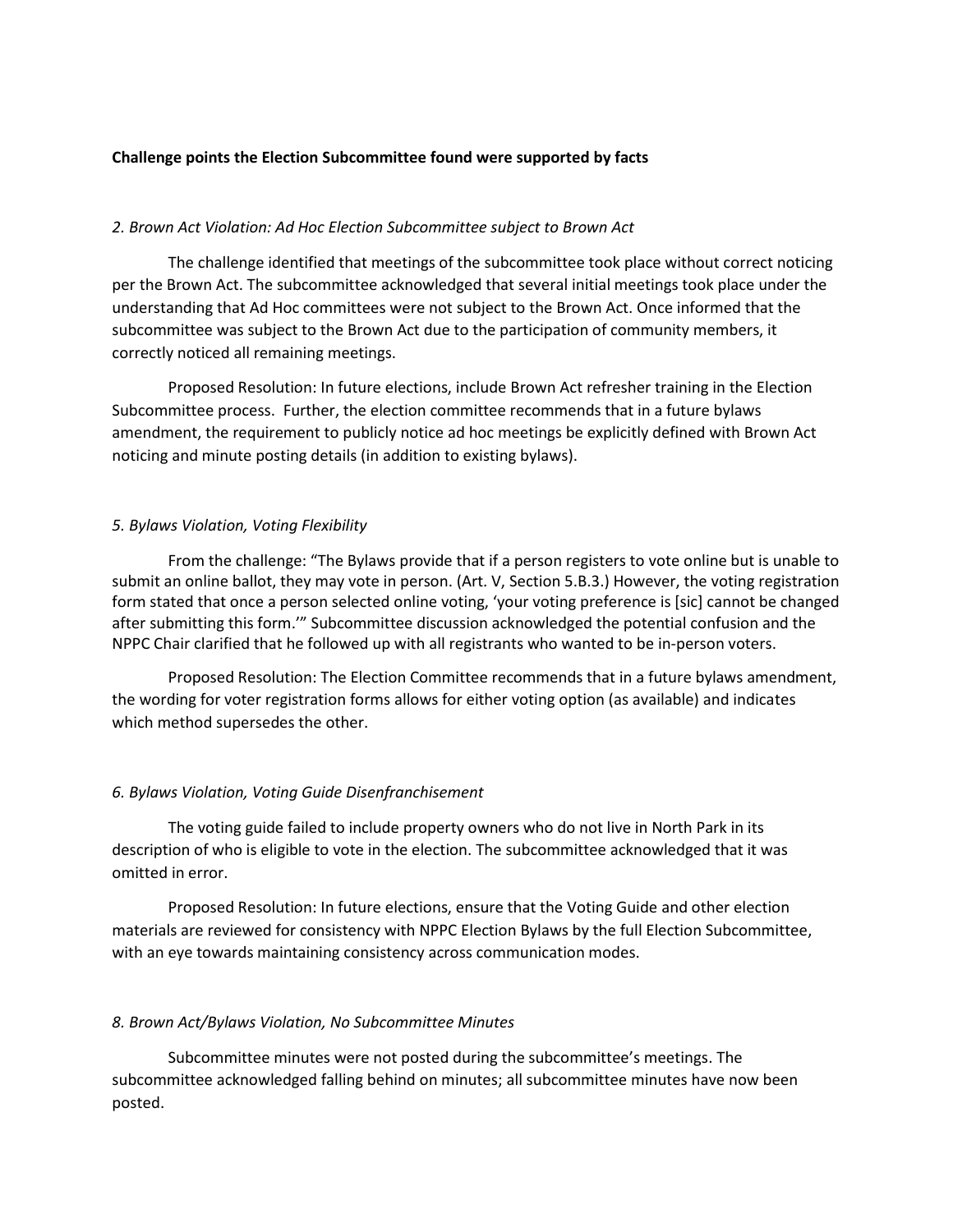Proposed Resolution: In future elections, include Brown Act refresher training in Election Subcommittee process, including producing drafts of election committee minutes after each meeting. (see item 2 above).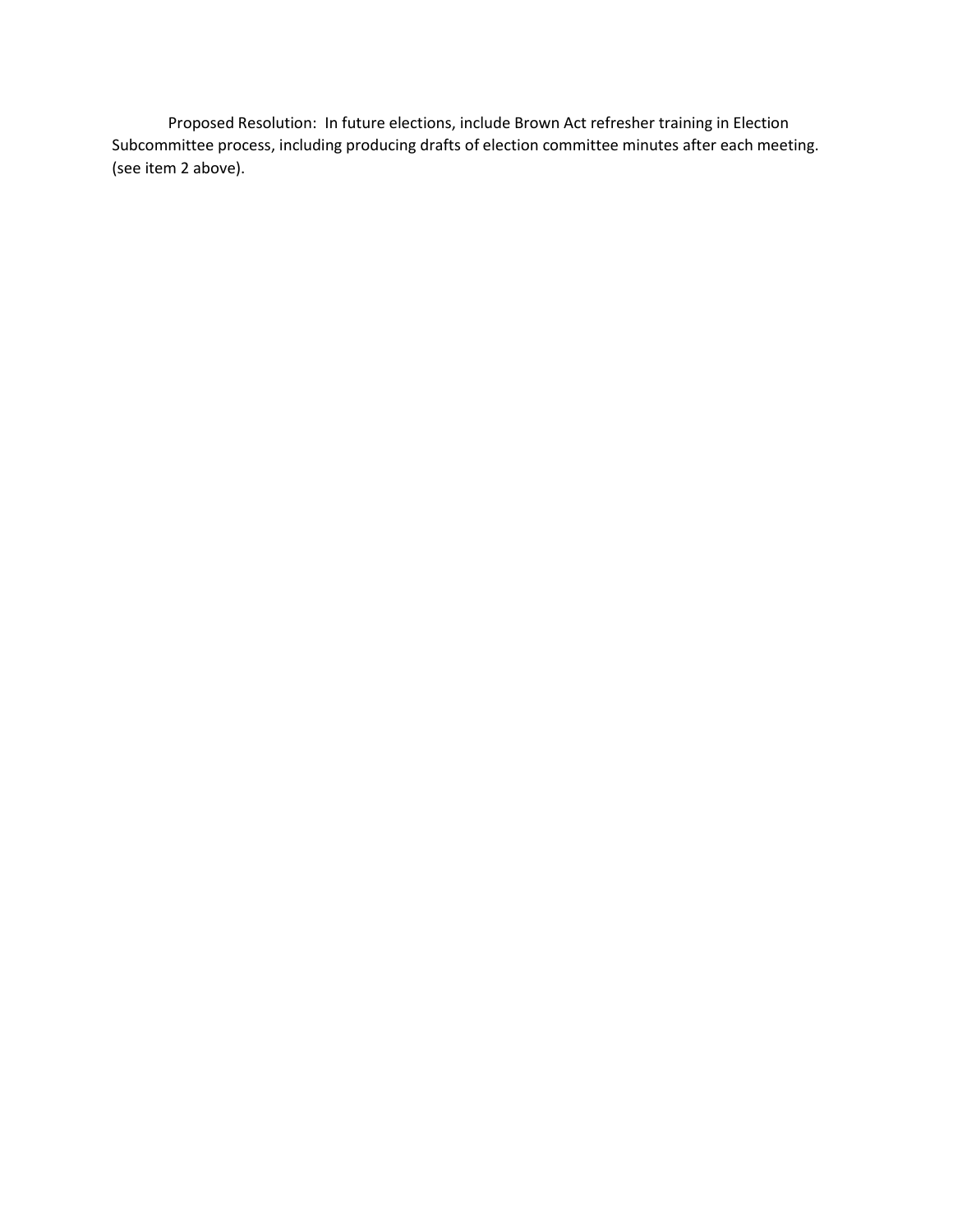#### **Challenge points the Election Subcommittee found were not supported by facts**

#### *1. Ballot Irregularity: Ballots were not numbered*

Adding a unique identifier but keeping ballots anonymous was seen as an adequate way to track the number of people who voted. The bylaws further specify that ballots *may* be numbered.

### *3.Bylaws Violation, Online Voter Registration*

The NPPC Bylaws were revised in 2021 to allow for alternative means of identification for registering to vote in the election. Concerns driving this were equity and inclusion. *4. Bylaws Violation, Voter Registration: period for voter registration not per bylaws*

Voter registration was open online through the entire registration period. Registration of online voters was restricted to ending March 7. Online voters were restricted to March 7 due to operational concerns: it would be easier to process registrations. The end of online registration period: only addressed people registering to vote online. In person registration via the online tool allowed in-person voters to continue to register to vote throughout the registration period in accordance with the bylaws. Believe this kept the spirit of bylaws by allowing registration throughout the voting period.

## *7. Brown Act/Bylaws Violation, Voting Guide: not approved by NPPC Board; revisions after presentation to Board*

The Subcommittee presented the voter guide and election procedure to NPPC board at its February 15 meeting. The board voiced that they preferred it be an info item and there was no precedent for explicit approval.

## *9. Bylaws Violation, No Announcement of Right to or How to Challenge the Election*

The Subcommittee acknowledged that this announcement was not made; although a typical or traditional announcement, it is not required in the NPPC election bylaws.

## *10. Conflict of Interest, Election Subcommittee: participation of individual connected to slate of candidates*

Conflicts of interest of this nature are not spelled out for the election subcommittee. This could be considered for inclusion in future bylaws amendments. It was further identified as a freedom of speech issue, with the City's position being that it can't be infringed on.